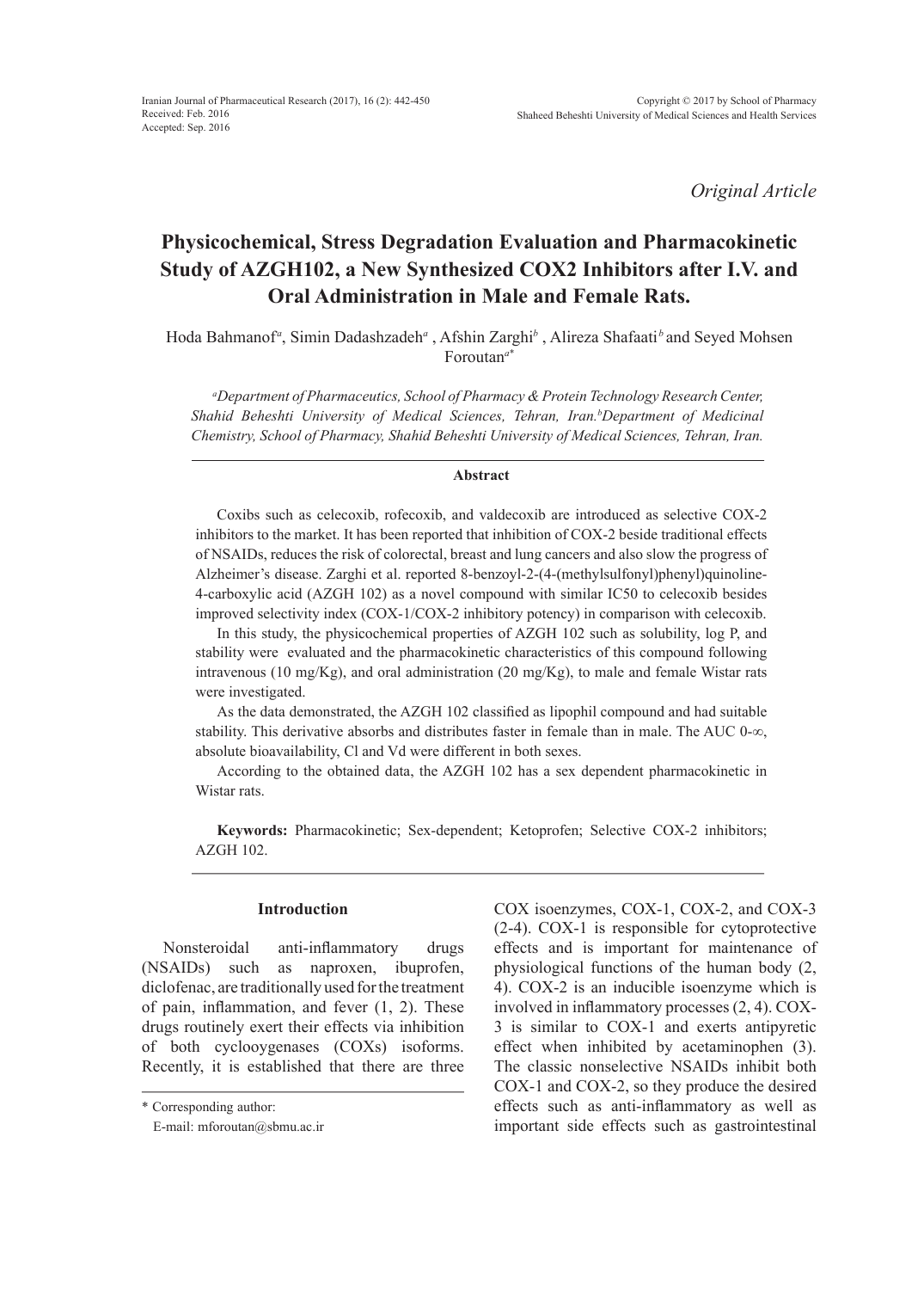

8-Benzoyl-2-(4-(methylsulfonyl)phenyl)quinoline-4-carboxylic acid

**Figure 1.** Chemical Structure of AZGH 102.

disorders  $(2, 4)$ . Moreover, it has been reported that inhibition of COX-2 reduces the risk of colorectal, breast, and lung cancers and slow the progress of Alzheimer's disease (5). For these reasons researchers show interest in design and synthesis of selective COX-2 inhibitors. Coxibs such as celecoxib, rofecoxib, and valdecoxib are introduced as selective COX-2 inhibitors to the market but some of them such as rofecoxib and valdecoxib have been withdrawn from the market due to their adverse cardiovascular side effects (2, 4).

Therefore, there is a need to develop new class of selective COX-2 inhibitors. Zarghi *et al.* reported that quinoline ring is a very suitable scaffold for COX-2 inhibitory activity and introduced the new derivatives of ketoprofen 18 as novel class of selective COX-2 inhibitors in 2010 (1, 2). They reported 8-benzoyl-2-(4- (methylsulfonyl)phenyl)quinoline-4-carboxylic acid (AZGH 102) as a novel compound with similar IC50 to celecoxib besides improved selectivity index (COX-1/COX-2 inhibitory potency) in comparison with celecoxib (1).

In this study the physicochemical properties of (AZGH 102) was entirely evaluated and the pharmacokinetic characteristics of this compound following intravenous (IV) and oral administration to male and female rats were investigated.

*Materials and methods Materials* The compound AZGH 102 (8-benzoyl2-(4-(methylsulfonyl)phenyl)quinoline-4 carboxylic acid) (Figure 1) as novel derivative of ketoprofen was synthesized based on the previously reported method (1). Analytical grade acetonitrile and methanol were purchased from Merck (Darmstadt, Germany). Ultrapure water was obtained from Millipore Direct-Q system. All other chemicals and solvents were of analytical grade and provided from Merck (Darmstadt, Germany). Internal standards (IS) were obtained as a gift from the analytical laboratory of author's institute.

## *Structure and purity determination*

An Infra Red (IR) spectrum with KBr disk was acquired using a Termoelectron Co. Model Nicolet 380 spectrometer (USA). The mass spectral measurement was performed on a 6410 Agilent LCMS triple quadrupole mass spectrometer (LCMS) with an electrospray ionization (ESI) interface. A UV spectrum of the compound in the methanol was acquired by Shimadzu 1200 spectrometer (Japan) at a wavelength of 200-400 nm. Elemental analysis was performed for C and H.

## *HPLC Analysis*

# *Apparatus and chromatographic conditions*

The Knauer chromatographic system was consisted of a Wellchrom 1001 pump, a Wellchrom K-2700 Diode Array Detector, a Wellchrom solvent degasser and a Rheodyne injector with 20 μL loop. Chromgate software version 3.1 was used for instrument control,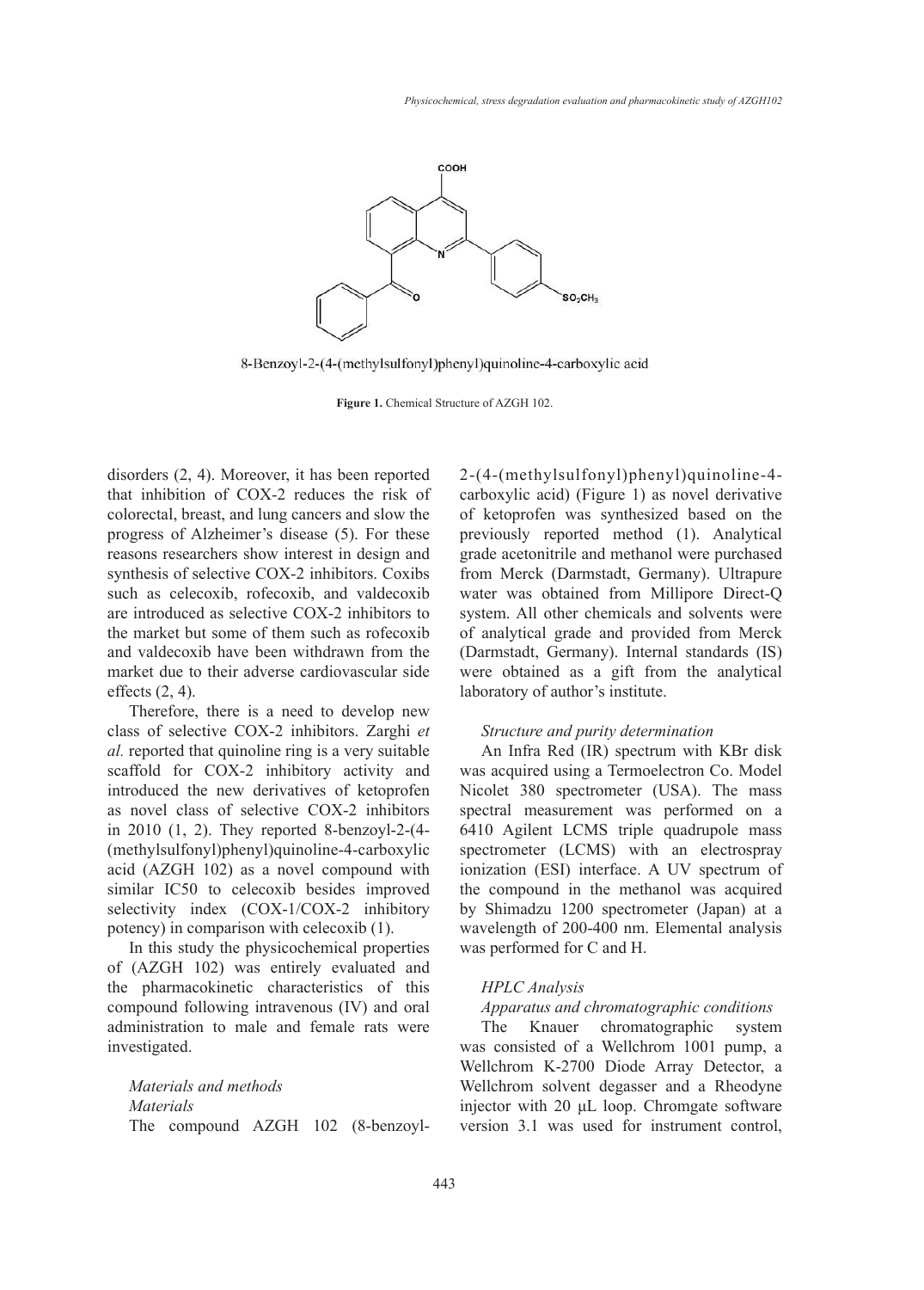data acquisition, and analysis. The separation of analyte was performed at ambient temperature (25 °C) on the MZ C18 (250  $\times$  4 mm, 5  $\mu$ M) column from Merck (Darmstadt, Germany). The detector wavelength was fixed at 266 nm.

*Preparation of standard solutions and samples*

The working standard of AZGH 102 and ISs were prepared in methanol at 1 mg/mL concentration and stored at 2–8 ºC.

Quality control (QC) samples were prepared at 20, 40, 80, 160, and 320 ng/mL concentrations by dilution of working standard in mobile phase.

Analytical samples were prepared by dilution of working standard in either mobile phase or spiking with blank plasma.

## *Analytical method development*

Method development was involved investigation of flow rates (1.5-2 mL/min) and mobile phase constitution. As a mobile phase, either acetonitrile or methanol in varying ratio (v/v) were added to 10 mM buffer phosphate. The effect of mobile phase pH (2-4) on peak resolution was also examined.

#### *Plasma sample preparation*

Plasma samples were prepared by precipitating method and the efficacies of different precipitants were evaluated. In brief, the plasma samples were mixed with precipitants (acetonitrile, perchloric acid 12 and 24% and/or combination of NaOH 1 N and zinc sulphate 0.7 M) in different ratios and vortexed for 2 min. The obtained suspensions were centrifuged for 10 min at 10000 rpm and the supernatants were separated.

#### *Analytical method validation*

This method was validated for specificity, intra and inter-day precision, accuracy, limit of detection (LOD) and quantification (LOQ), linearity and stability according to ICH analytical method validation guideline.

The specificity was evaluated by comparison between blank samples and spiked ones with either AZGH 102 or IS.

For linearity study, the calibration curves were constructed for AZGH 102 according to

peak areas of five concentrations between 20 and 320 ng/mL with 5 replicates by linear regression, without weighting.

For intra-day precision, the relative standard deviation (RSD) of 3 replicates for quality control (QC) samples were calculated. The RSD of these samples were calculated in 3 replicates over 3 days to establish inter-day precision.

The difference between true value and measured concentration of 5 replicates for QC samples was used for accuracy determination.

The LOD was defined as the lowest concentration of analytes which produced response 3 times higher than background noise. The LOQ was also defined as the lowest concentration of analytes which could be determined with the RSD of 20% and accuracy within  $\pm 20$ .

## *Physicochemical properties*

Melting point was determined with an Electrothermal 9200 apparatus (UK). Moreover, aqueous solubility and octanol/water partition coefficient of the synthesized derivative was determined according to Organisation for Economic Co-operation and Development (OECD) Guideline for Testing of Chemicals, No.105 and No. 107, respectively (6-8).

The stability study was conducted according to forced degradation protocol ICH guideline for new drug substance (9-11). The study evaluated the stability of AZGH 102 at acidic, basic, and neutral medium. Moreover, the effect of oxidative condition ( $H_2O_2$ , 3 and 30%), thermal degradation at solid state and photolysis on the stability of AZGH 102 was evaluated.

# *Pharmacokinetic Studies Animal experiments*

Male and female Wistar rats weighting  $250 \pm 10$  g were used. They were housed in animal center of author's institute. Each rat was housed in a cage which was kept at  $25 \pm 1$  °C temperature and controlled humidity with 12 h light/dark cycle. Animals were fasted overnight before the experiment and had free access to water. The study protocol was approved by the local ethics committee for animal experiments of Shahid Beheshti University of Medical Sciences (Tehran, Iran).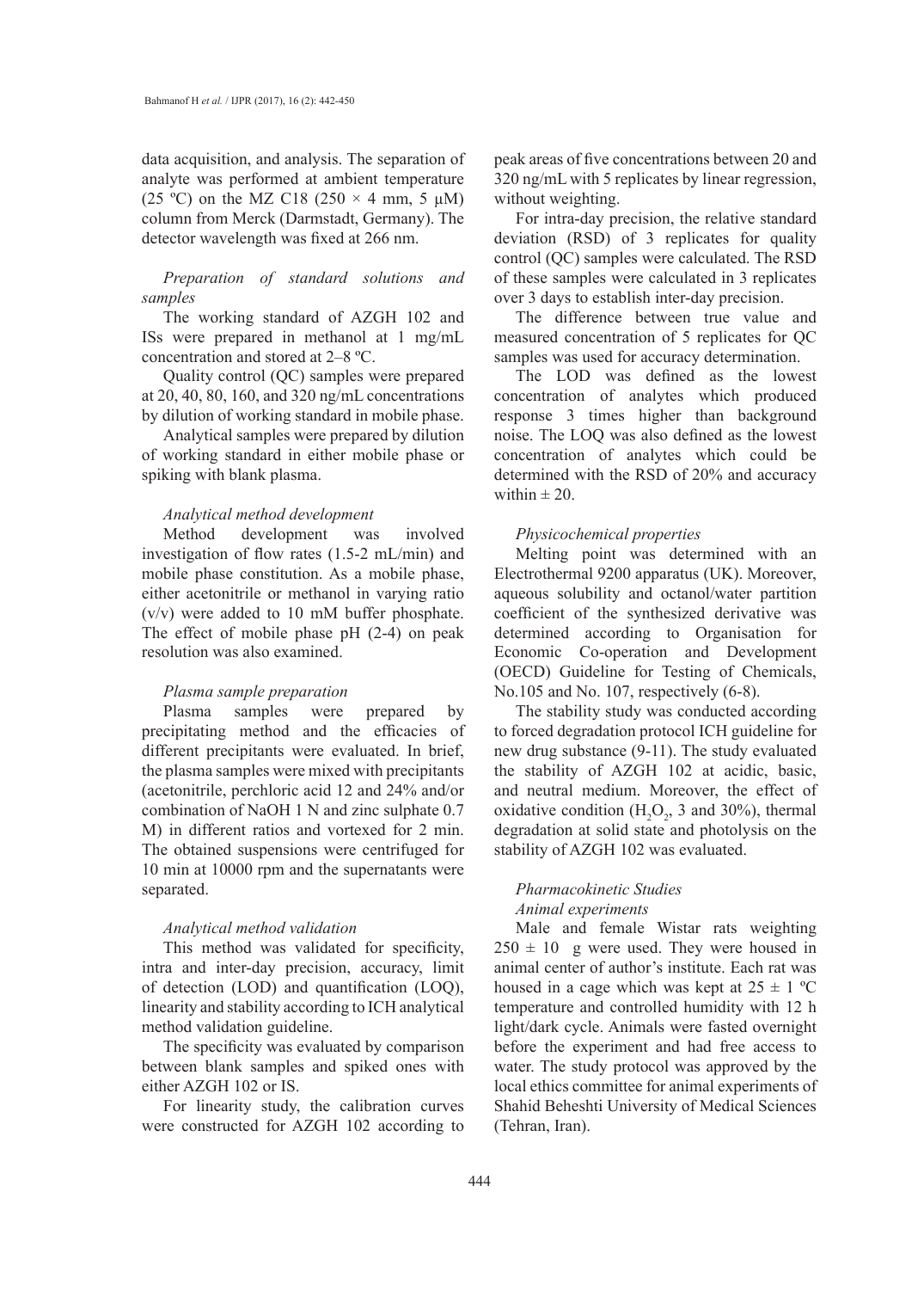

Figure 2. UV spectrum of AZGH 102 from 200-400 nm in methanol.

#### *Pharmacokinetic study*

The rats (12 male and 12 female) were randomly divided into four groups (6 rats/group) and assigned to receive AZGH 102 solution via intravenous (IV) and/or oral administration. The administered doses in both male and female groups for IV and oral studies were 10 mg/Kg and 20 mg/Kg, respectively. Blood samples were collected from the tail vein immediately prior to (blank sample) and at 0.08, 0.25, 0.5, 1, 2, 4, 6, 8, 10, 21 and 22 h after drug administration into heparinized micro-tubes. Blood samples were centrifuged at 1000 g for 10 min and the separated plasma samples were kept at  $-20$  °C until analysis.

#### *Pharmacokinetic analysis*

Two-compartmental model was selected and pharmacokinetic analyses were performed using WinNonlin software (Pharsight Corporation, Mountain View, USA, Version 3.2). The following pharmacokinetic parameters were estimated: terminal elimination half-life (t1/2), area under the plasma concentration versus time curve from zero to the infinity (AUC 0- $\infty$ ), distribution and elimination rate constants (α, β), y intercepts (A, B), volume of distribution (Vd), and total body clearance (CL). The peak plasma concentration  $(C_{\text{max}})$  and the time to reach  $C_{\text{max}}$  $(T<sub>max</sub>)$  for oral dose were obtained directly from the observed individual plasma concentrationtime data.

# *Statistical analysis*

Data were shown as the mean  $\pm$  standard deviation (SD). Statistical analyses were performed using an unpaired t-test. A p-value of less than 0.05 was considered to be statistically significant.

## **Results and Discussion**

#### *Structure and purity determination*

The obtained result for IR spectrum of synthesized AZGH 102 was as follow: IR (KBr): ν (cm-1) 3158–2153 (OH), 1723, 1660 (C=O), 1281, 1150  $(SO_2)$ . This result was similar to the reported one by Zarghi *et al.* for this compound (1). LCMS (ESI) chromatogram demonstrated a peak with  $432.1 \, (M+1)^+$  which was in agreement with mass of AZGH 102 (Mw:431.08). The acquired data for elemental analysis were: Anal. Calcd for  $C_{24}H_{17}NO_5S$ : C, 66.81; H, 3.97; N, 3.25. Found: C, 66.99; H, 3.80; N, 3.22 which was for C, N and H were within  $\pm$  0.4% of theoretical values. This data demonstrated the 99% purity for synthesized AZGH 102. The UV spectrum (Figure 2) demonstrated λmax at 266 nm.

## *Analytical method development*

The retention time and area under the curve (AUC) of analytes peaks were affected by the flow rate changes. When the flow rate increased, the AUC of analytes peaks decreased. This effect was in accordance with Chen *et al.* report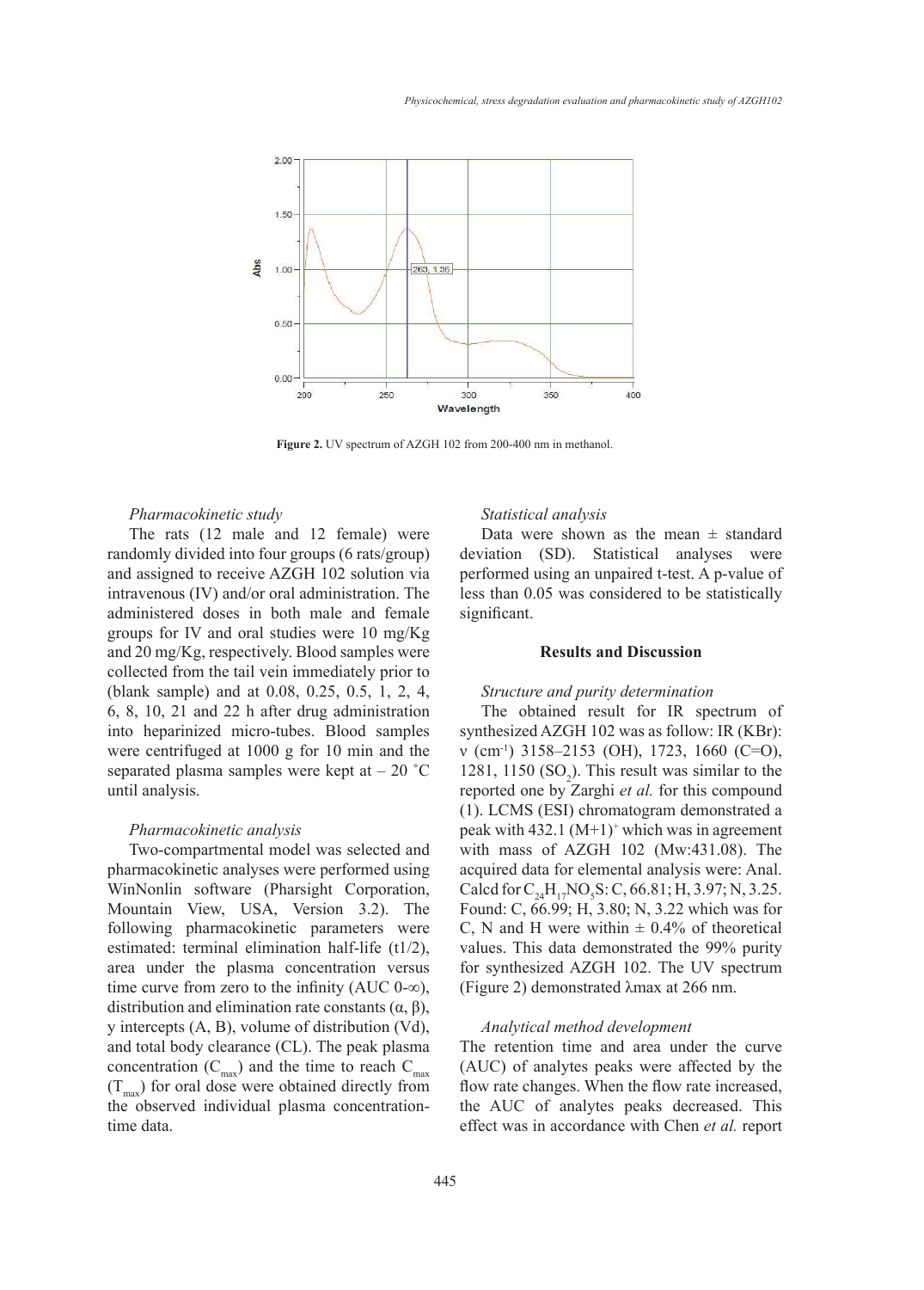|                                       | Plasma   | Methanol         |  |
|---------------------------------------|----------|------------------|--|
| Calibration range (ng/mL)             | 160-2560 | 20-320           |  |
| Calibration points                    | 5        | 5                |  |
| Correlation coefficient (r)           | 0.9981   | 0.9985           |  |
| Slope                                 | 5197     | 0.013            |  |
| Intercept                             | $-30.61$ | $-5.410$         |  |
| Limit of quantification (LOQ) (ng/mL) | 100      | $20\,$           |  |
| Limit of detection (LOD) (ng/mL)      | $40\,$   | $\boldsymbol{7}$ |  |
| Precision (RSD) <sup>a</sup>          |          |                  |  |
| Intra $(n=3)$                         |          |                  |  |
| Level 1                               | 0.15     | $0.08\,$         |  |
| Level 2                               | 0.24     | 1.00             |  |
| Level 3                               | 3.06     | 4.86             |  |
| Inter $(n=9)$                         |          |                  |  |
| Level 1                               | 0.04     | 0.36             |  |
| Level 2                               | 0.48     | 0.21             |  |
| Level 3                               | 2.87     | 4.91             |  |
| Accuracy (%) <sup>a</sup>             |          |                  |  |
| Level 1                               | 99.96    | 100.01           |  |
| Level 2                               | 100.02   | 100.02           |  |
| Level 3                               | 99.93    | 101.75           |  |

**Table 1.**HPLC validation parameters for AZGH 102 in methanol and plasma.

a: In plasma level  $1 = 2560$  ng/mL, level  $2 = 640$  ng/mL, level  $3 = 160$  ng/mL and in methanol level  $1 = 320$  ng/mL, level  $2 = 80$ ng/mL, level  $3 = 20$  ng/mL.

(12). The appropriate flow rate was chosen according to the peaks resolution and retention time of the analyte. Substituting acetonitrile with methanol resulted in reducing the analytes retention times and column pressure as well as increasing the peak sharpness and resolution. The pH of mobile phase especially at the range of 2.5-3.5 affected the retention time and peak sharpness as well. The results showed that the mixture of buffer phosphate (10 mM) at  $pH =$ 2.7 and acetonitrile  $(50:50 \, (v/v))$ , with the flow rate of 1.5 -2 mL/min in gradient mode at time interval of 0 – 17 min, can separate AZGH 102 from interfering peaks properly. Among proposed compounds as an IS (Celecoxib, piroxicam, meloxicam, naproxen, ibuprofen and diclofenac); only diclofenac (50 ng/mL) had a

suitable retention time of 15 min (Figure 3).

# *Analytical method validation*

There were no interfering peaks in the chromatogram of blank (methanol), spiked samples with plasma and blank plasma.

The obtained results for precision, linearity, accuracy, LOD and LOQ of AZGH 102 in methanol and plasma are presented in Table 1. Since the obtained RSD in all concentrations were less than 5%, this method had a suitable precision. The accuracy was in the suitable range, also.

The obtained LOD and LOQ for AZGH 102 at methanolic medium was 7 and 20 ng/mL, respectively. Whereas the obtained LOD and LOQ for AZGH 102 at plasma medium was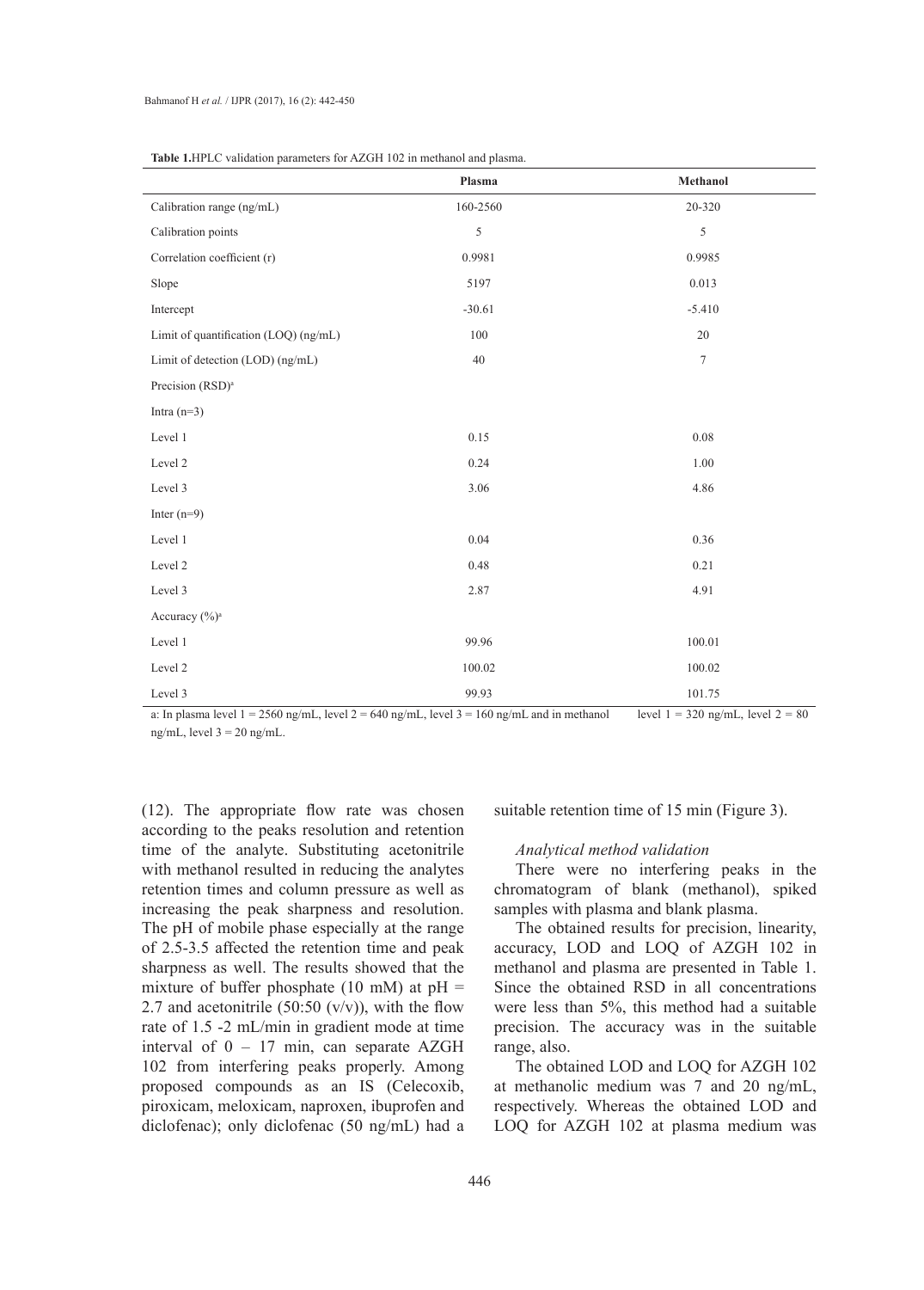| <b>Stress Condition</b>           | Mean $\pm SD^a$ | RSD <sup>b</sup> |  |  |  |  |
|-----------------------------------|-----------------|------------------|--|--|--|--|
| Hydrolysis(Acid)                  | $0.94 \pm 0.02$ | 2.13             |  |  |  |  |
| Hydrolysis(Base)                  | $0.92 \pm 0.01$ | 1.08             |  |  |  |  |
| Hydrolysis (Buffer pH=7)          | $0.95 \pm 0.04$ | 4.21             |  |  |  |  |
| Oxidative stress $(H2O2-3%)$      | $0.94 \pm 0.02$ | 2.13             |  |  |  |  |
| Oxidative stress (H2O2-30%)       | $0.90 \pm 0.04$ | 4.45             |  |  |  |  |
| Thermal Degradation (solid phase) | $0.95 \pm 0.03$ | 3.16             |  |  |  |  |
| Photodegradation (Acid)           | $0.93 \pm 0.02$ | 2.15             |  |  |  |  |
| Photodegradation (Base)           | $0.96 \pm 0.04$ | 4.16             |  |  |  |  |
| Photodegradation (Buffer pH=7)    | $0.93 \pm 0.02$ | 2.15             |  |  |  |  |

Table 2. Forced tests results for AZGH 102. The number of replication was 3.

a: Standard deviation

b: Relative standard deviation

about 4 times greater than methanolic medium and about 40 and 100 ng/mL, respectively.

All calibration curves showed good linearity  $(r^2 > 998)$  in the selected range either in methanol (20-320 ng/mL) or plasma (160-2560 ng/mL). The obtained slope and intercept for AZGH 102 in methanol was 0.013 and -5.41, respectively. These parameters for AZGH 102 in plasma were 5197 and -30.61. The difference between the slopes and the zero were significant ( $P < 0.05$ ). Moreover, the intercepts showed no significant difference with zero  $(P > 0.05)$ .

Recovery study demonstrated that AZGH 102 can be recovered up to  $73.1 \pm 2.0$  % at the optimum condition. The recovery percent for diclofenac at the similar condition was 72.5  $\pm$ 2.1.

## *Physicochemical properties*

The melting point of AZGH 102 was 228 °C which was in the reported range by Zarghi et al. for this compound (1). The obtained aqueous



**Figure 3.** Sample HPLC chromatogram of AZGH 102 (b) and diclofenac as internal standard (a) in plasma. The separation was done with buffer phosphate (10 mM) at pH = 2.7 and acetonitrile (50:50 (v/v)) as mobile phase and the flow rate of 1.5 – 2 mL/min in gradient with buffer phosphate (10 mM) at pH = 2.7 and acetonitrile (50:50 (v/v)) as mobile p mode at time interval of  $0 - 17$  min. stard at plasma. The separation was done with phosphate and the how rate  $17 \text{ min}$  $\frac{1}{2}$  and  $\frac{2}{3}$ .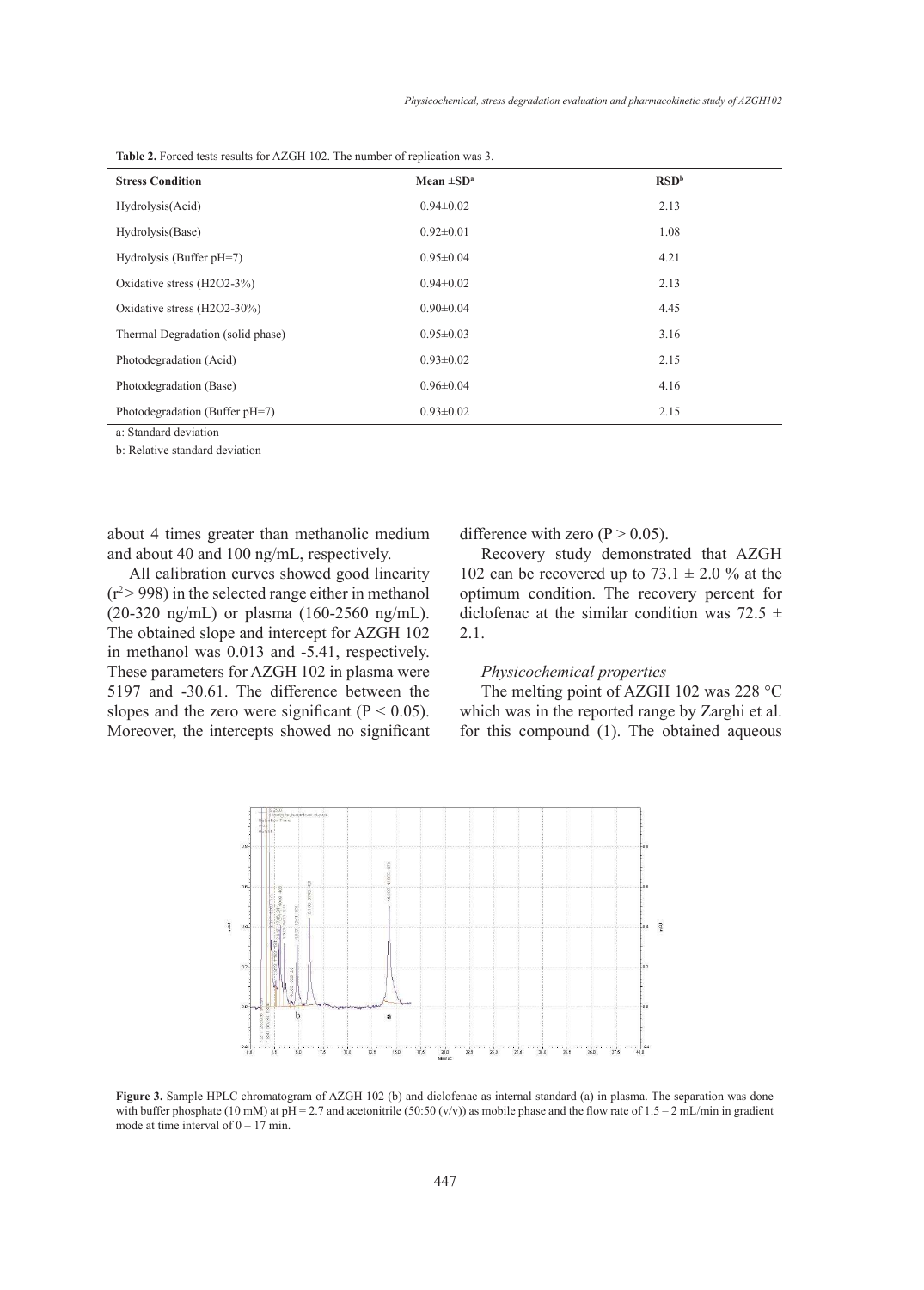|                          | Oral route        |                   |           | <b>Intravenous route</b> |                   |           |
|--------------------------|-------------------|-------------------|-----------|--------------------------|-------------------|-----------|
|                          | Female            | Male              | P value   | Female                   | Male              | P value   |
| $\beta$ (h-1)            | $0.19 \pm 0.00$   | $0.19 \pm 0.01$   | <b>NS</b> | $0.54 \pm 0.01$          | $0.29 \pm 0.01$   | <b>NS</b> |
| $Ka(h-1)$                | $1.26 \pm 0.34$   | $0.69 \pm 0.15$   | 0.002     |                          |                   | $\sim$    |
| $\alpha$ (h-1)           | $3.70 \pm 1.56$   | $5.79 \pm 2.33$   | 0.049     | $3.87 \pm 1.11$          | $2.98 \pm 0.67$   | 0.029     |
| $t1/2$ Ka (h)            | $0.59 \pm 0.15$   | $1.04 \pm 0.20$   | 0.001     |                          |                   | ٠         |
| t1/2 $\beta$ (h)         | $3.72 \pm 0.10$   | $3.71 \pm 0.16$   | <b>NS</b> | $2.38 \pm 0.12$          | $2.23 \pm 0.74$   | <b>NS</b> |
| t $1/2 \alpha(h)$        | $0.21 \pm 0.06$   | $0.14 \pm 0.05$   | 0.026     | $0.19 \pm 0.05$          | $0.24 \pm 0.05$   | 0.027     |
| $T$ max $(h)$            | $0.50 \pm 0.00$   | $0.50 \pm 0.00$   | <b>NS</b> |                          |                   |           |
| Cmax $(\mu g/mL)$        | $16.49 \pm 1.05$  | $19.64 \pm 1.96$  | 0.003     |                          |                   | $\sim$    |
| AUC $0-\infty$ (h.µg/mL) | $43.92 \pm 0.71$  | $49.33 \pm 3.38$  | 0.002     | $85.75 \pm 9.23$         | $91.33 \pm 17.13$ | <b>NS</b> |
| $Vd$ (mL)                | $156.27 \pm 4.54$ | $147.04 \pm 9.43$ | 0.028     | $101.26 \pm 13.73$       | $99.73 \pm 15.21$ | <b>NS</b> |
| Cl (mL/h)                | $29.15 \pm 0.47$  | $27.47 \pm 1.81$  | 0.026     | $29.46 \pm 3.19$         | $28.20 \pm 5.02$  | <b>NS</b> |
| $F(\%)$                  | $25.59 \pm 0.40$  | $27.00 \pm 1.85$  | 0.049     |                          |                   |           |
| $C0$ ( $\mu$ g/mL)       |                   |                   |           | $100.47 \pm 14.08$       | $113.45 \pm 7.99$ | 0.014     |

**Table 3.** The calculated pharmacokinetic parameters (mean  $\pm$  SD) for AZGH 102 in oral (20 mg/Kg) and intravenous (10 mg/Kg) administration to Wistar rats.

solubility for AZGH 102 was  $2.7 \pm 0.09$  (mg/L) for 3 replications. The solubility of ketoprofen and celecoxib as selective COX-2 inhibitor in water was 51 and 3.3 (mg/L), respectively. This new derivative has water solubility similar to celecoxib. The log P parameter or logarithm of octanol/water partition coefficient which demonstrated the lipophilicity of compounds was  $3.75 \pm 0.001$  for 3 replications. Aqueous solubility and log P parameters demonstrated that AZGH 102 can be considered as a lipophilic compound. AZGH 102 was more lipophil than celecoxib and ketoprofen with log P of 3.4 and 3.1 respectively (13, 14). According to the obtained log P and water solubility for AZGH 102, this new derivative of ketoprofen has similar physicochemical properties to celecoxib which is known as potent COX-2 inhibitor and has suitable physico-chemical properties according to Lipinskiʹs rule of five (15).

The stability study results were shown in the Table 2. As shown, in all of the examined conditions more than 90% of AZGH 102 was recovered intact. This percent of recovery demonstrate the suitable stability of AZGH 102.

#### *Pharmacokinetic study*

The plasma concentration versus time plots of AZGH 102 after IV (10 mg/Kg) and oral (20 mg/Kg) administrations in male and female rats have been shown in Figure 4.

Concentration-time data for IV and oral administration were best fitted with two compartment model.The calculated pharmacokinetic parameters of AZGH 102 in both sexes have been demonstrated in Table 3.

*Pharmacokinetics of AZGH 102 in rat following intravenous administration*

As the data shown in Table 3, the elimination rate constant  $(β)$  and distribution rate constant ( $\alpha$ ) in male group were  $0.29 \pm 0.01$  and 2.98  $\pm$  0.67 (h-1), respectively. In female group the  $\beta_{\text{female}}$  (0.54  $\pm$  0.01 h-1) showed no significant differences with male group  $(P > 0.05)$  while  $\alpha_{\text{female}}$  (3.87  $\pm$  1.11 h-1) demonstrated significant differences with male group ( $P = 0.029$ ).

Apparent volume of distribution (Vd) which affected the total body clearance of the drug showed no differences between both sexes at IV route (101.26  $\pm$  13.73 mL for female and 99.73  $\pm$  15.21 mL for male).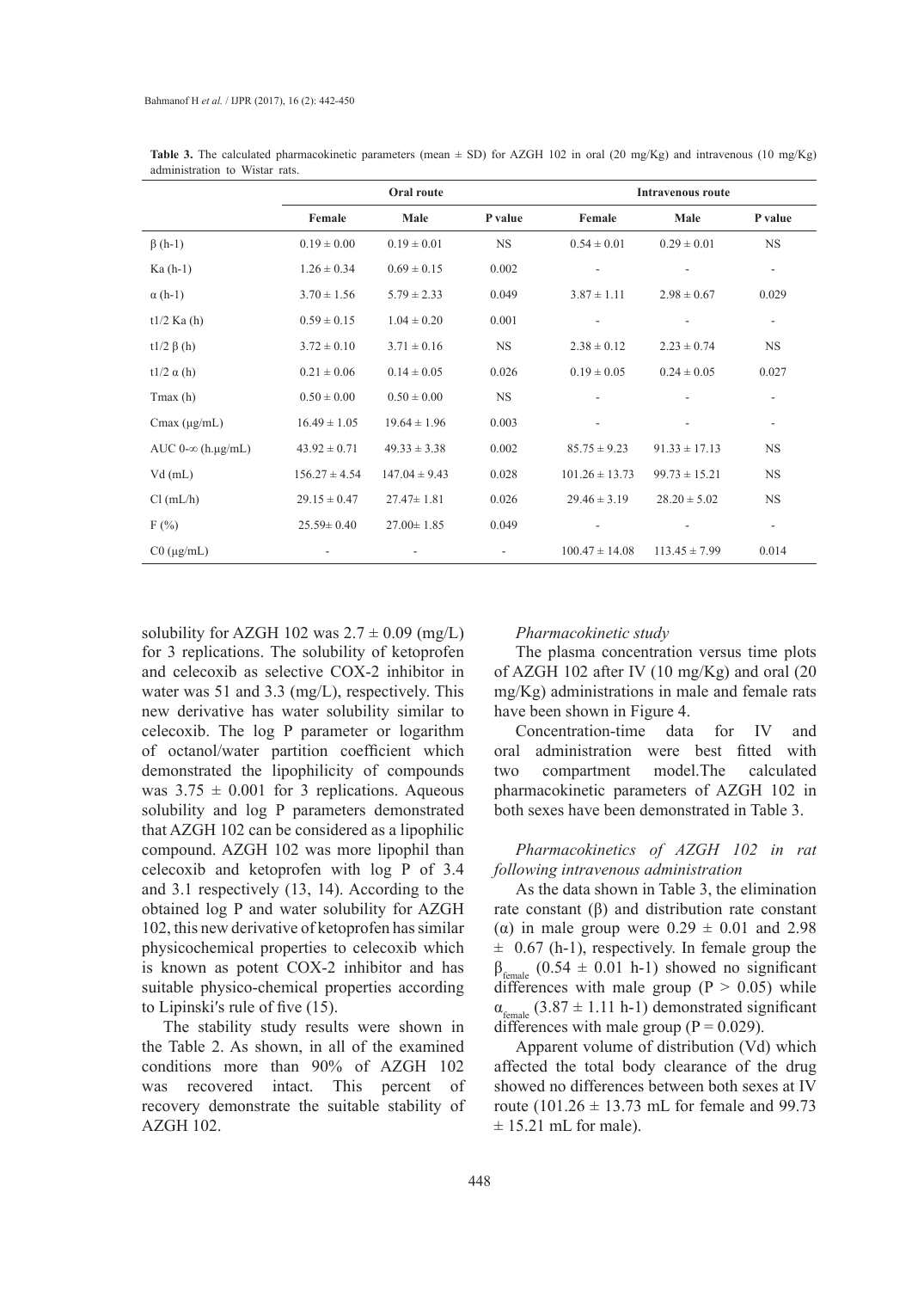

**Figure 4.** The plasma concentration versus time plots of AZGH 102 after IV (10 mg/Kg) and oral (20 mg/Kg) administrations in male and female Wistar rats.

At IV route the Cl dose not affected by sex  $\text{(C1)}_{\text{male}} = 28.20 \pm 5.02 \text{ mL/h vs. Cl}_{\text{female}} = 29.46 \pm 1.02 \text{ m}$ 3.19 mL/h).

*Pharmacokinetics of AZGH 102 in rat following Oral administration*

The elimination rate constant  $(\beta)$  and distribution rate constant (α) in male group were  $0.19 \pm 0.01$  and  $5.79 \pm 2.33$  (h-1) respectively. In female group, the  $\beta_{\text{female}}$  (0.19  $\pm$  0.00 h-1) showed no significant differences with male group ( $P >$ 0.05) while  $\alpha_{\text{female}}$  (3.70  $\pm$  1.56 h-1) demonstrated significant differences with male group ( $P <$ 0.05).

At oral route the AZGH 102 was absorbed faster in female than in male rats (Ka =  $1.26 \pm$ 0.34 versus  $0.69 \pm 0.15$  h-1) while was distributed slower in female than in male. At IV route different phenomenon was seen, the distribution phase was faster in female than in male. It can be proposed that at oral route in female rats due to faster absorption phase, the enzymes or mechanisms involved in the distribution process was saturated and the rate of distribution decreased. The observed Cmax which was about 20% lesser in female than in male (C  $_{\text{max, male}}$  =  $19.64 \pm 1.96$   $\mu$ g/mL vs. C  $_{\text{max, female}} = 16.49 \pm 1.05$ μg/mL) may support this hypothesis.

At oral route Vd varied between sexes  $(147.04 \pm 9.43 \text{ mL}$  for male and  $156.27 \pm 4.54$ mL for female) with  $P = 0.028$ . At both routes of drug administration the female sex demonstrated larger Vd; so, the drug clearance would have

been different in both sex. As the data showed in Table 3, the clearance of AZGH 102 was significantly ( $P = 0.026$ ) grater (about 7%) in female at oral route (Cl<sub>male</sub> =  $27.47 \pm 1.81$  mL/h vs.  $Cl_{\text{female}} = 29.15 \pm 0.74 \text{ mL/h}.$ 

Due to difference in volume of distribution and clearance between male and female ,at oral route it is expected the AUC 0-∞ demonstrated significant differences in both sexes. The obtained data for AUC 0-∞ confirm the obtained data for Vd and Cl. As data showed in Table 3, AUC was about  $10\%$  (P = 0.002) smaller in female group  $(43.92 \pm 0.71 \text{ h} \cdot \text{µg/mL}$  vs. 49.33  $\pm$  3.38 h.µg/mL). However, the Cl, Vd and AUC 0-∞ showed no significant differences at IV route between male and female rats.

The absolute bioavailability for female and male was  $25.59 \pm 0.04$  % and  $27.00 \pm 1.85$ %, respectively. This compound showed sex difference in bioavailability ( $P = 0.049$ ).

#### **Conclusion**

The new synthesized derivative of ketoprofen (AZGH 102) cause ketoprofen obtained similar physicochemical properties to celecoxcib. AZGH 102 demonstrates suitable stability according to forced degradation protocol ICH guideline for new drug substance. This derivative absorbs and distributes faster in female than in male. The distribution phase is saturable. However, the elimination rate is similar in both sexes at IV and oral route. It seems that due to differences